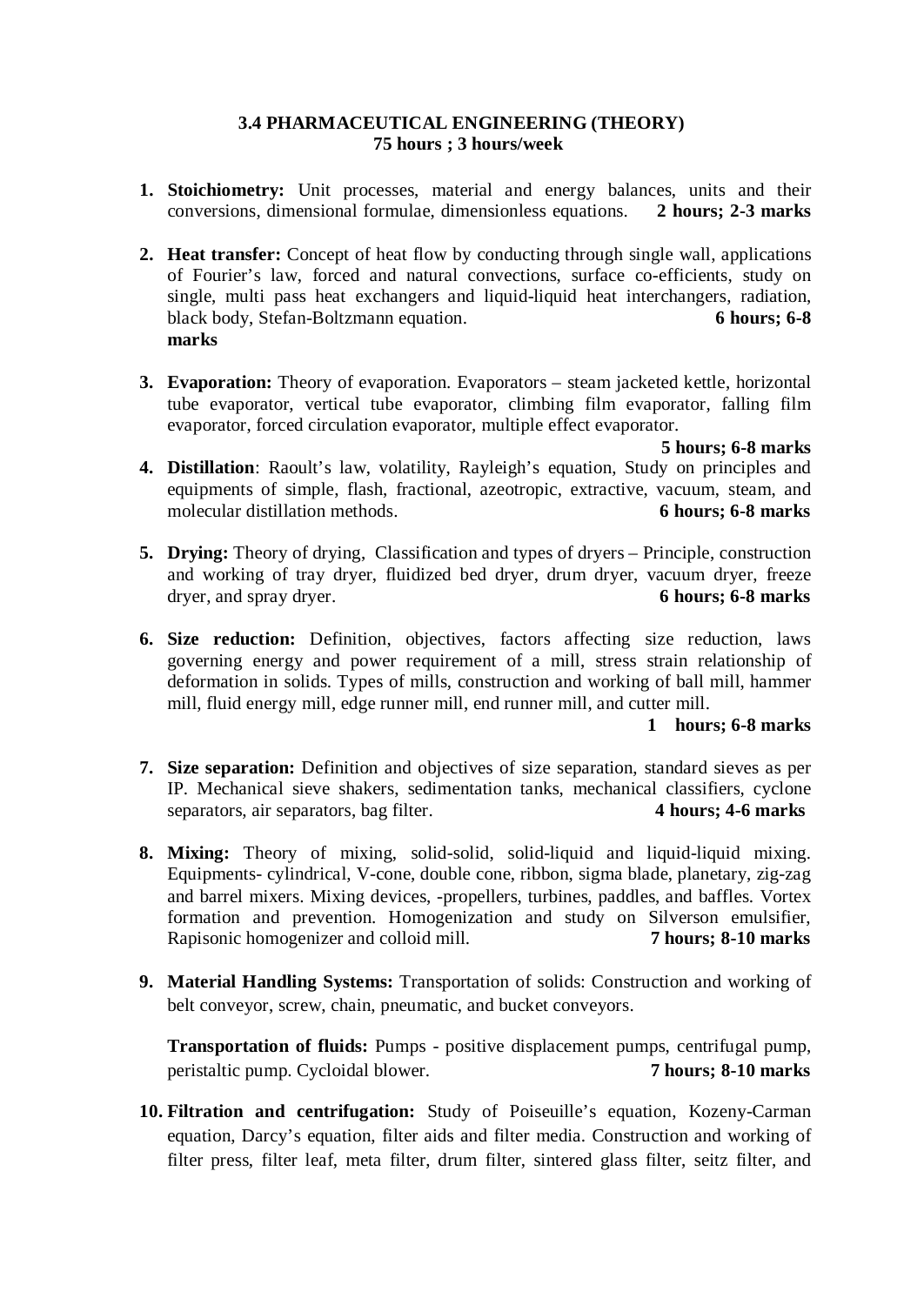candle filter. Theory and principle of centrifugation, industrial centrifuges - basket, super, and conical disk centrifuges. **8 hours; 8-10 marks**

**11. Crystallization**: Definition, characteristics, crystal forms, crystal habits, mechanism of crystallization, solubility curves, Mier's super-saturation theory, construction and working of agitated batch crystallizer, Swenson-Walker crystallizer, Krystal crystallizer and vacuum crystallizer. Caking of crystals and its prevention.

**6 hours; 6-8 marks**

- **12. Humidification:** Definition of humidity, humid heat, humid volume, study of psychrometric charts, wet bulb theory. Applications of humidity, control in various pharmaceutical departments like powders, capsules and tablets. **4 hours; 4-6 marks**
- **13. Materials of construction:** Applications and corrosion resistance properties of stainless steel, plastic and rubber, classification and mechanism of corrosion, factors, prevention and control. **4 hours; 4-6 marks**
- **14. Ion exchange:** Mechanisms, ion exchange resins, preparation and applications of ion exchange resins. Ion exchange equipment – Fixed bed ion exchange equipment, moving bed ion exchange equipment, fluidized bed ion exchange equipment.

**4 hours; 4-6 marks**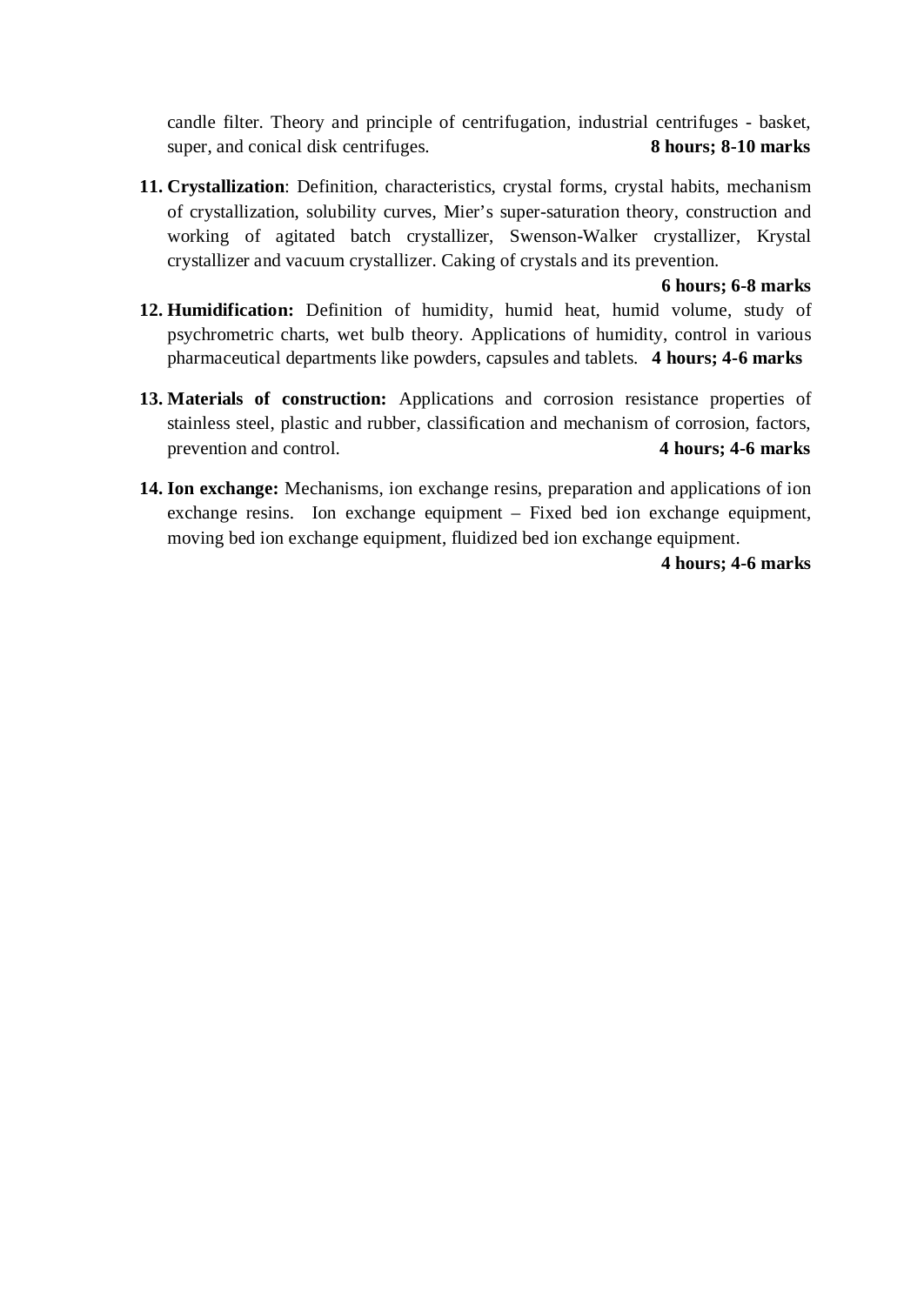## **PHARMACEUTICAL ENGINEERING (PRACTICALS) 75 hours ; 3 hours/week**

- 01 Drying of wet granules/calcium carbonate slurry and plotting drying rate curves.\*\*
- 02 Size reduction of granular material using ball mill and calculation of Rittinger's, Kick's and Bond's coefficients.\*\*
- 03 Determination of particle size weight distribution of a sample using sieve shaker and derivation of various statistical parameters.\*
- 04 Study of the effect of materials related factors like concentration, viscosity, filter aids on the rate of filtration using calcium carbonate suspension.\*
- 05 Study of the effect of process related factors like surface area, thickness, pressure on the rate of filtration using calcium carbonate suspension.\*
- 06 Determination of the mixing index for the blending of calcium carbonate and talc (or salicylic acid and lactose)\*\*
- 07 Determination of leaching of ampoules and vials in terms of powdered glass test and water attack test.\*\*
- 08 Determination of mixing efficiency when the propeller blade is introduced in different positions during liquid-liquid mixing.\*\*
- 09 Measurement of homogenizing capacity of Silverson Emulsifier for mixing of immiscible liquids (liquid paraffin-water)\*\*
- 10 Preparation of crystals of potassium nitrate by shock cooling technique and study of its crystal habit.\*
- 11 Study of the effect of surface area, viscosity, concentration on the rate of evaporation\*
- 12 Study the influence of centrifugal effect in separating the oil phase of turpentine liniment.\*\*
- 13 Separation of turpentine oil from oil mixture by steam distillation process.\*
- 14 Determination of water vapour permeability across packing material\*
- 15 Determination of equilibrium moisture content (EMC) of substances (starch or bentonite) at different humidities at room temperature.\*
- 16 Analysis of pharmaceutical packing materials: Corrugated box.\*

# **Note: \*\* Denotes major experiments \* Denotes minor experiments**

#### **SCHEME OF EXAMINATION**

| 1. Synopsis                              | -10 Marks |
|------------------------------------------|-----------|
| 2. Major experiment (indicated by $**$ ) | -30 Marks |
| 3. Minor experiment (indicated by $*$ )  | -20 Marks |
| 4. Viva voce                             | -10 Marks |
|                                          |           |

# **Total = 70 Marks**